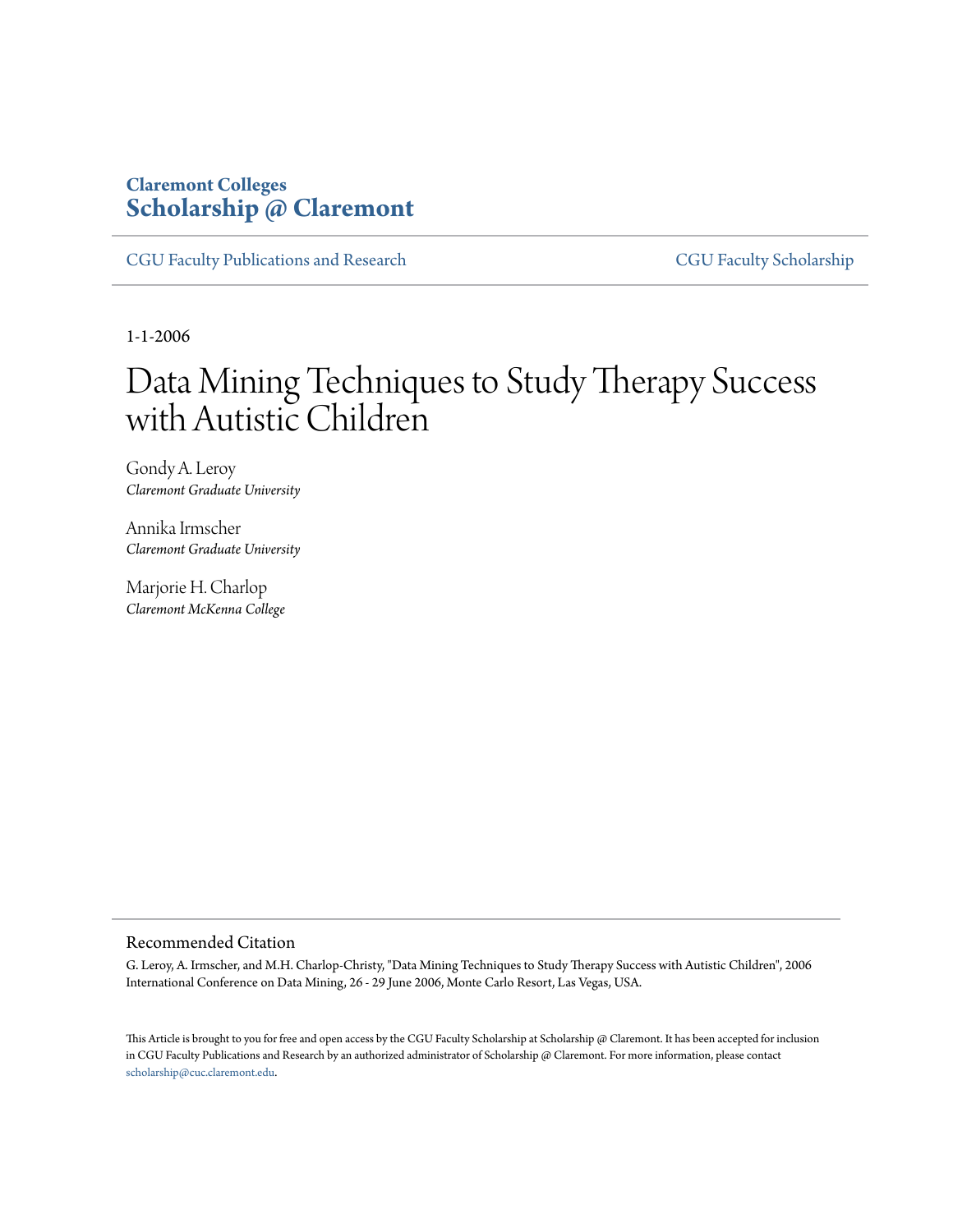# **Data Mining Techniques to Study Therapy Success with Autistic Children**

Gondy Leroy, Annika Irmscher, Marjorie H. Charlop-Christy

*Abstract***— Autism spectrum disorder has become one of the most prevalent developmental disorders, characterized by a wide variety of symptoms. Many children need extensive therapy for years to improve their behavior and facilitate integration in society. However, few systematic evaluations are done on a large scale that can provide insights into how, where, and how therapy has an impact. We describe how data mining techniques can be used to provide insights into behavioral therapy as well as its effect on participants. To this end, we are developing a digital library of coded video segments that contains data on appropriate and inappropriate behavior of autistic children in different social settings during different stages of therapy and. In general, we found that therapy increased appropriate behavior and decreased inappropriate behavior. Decision trees and association rules provided more detailed insights for high and low levels of appropriate and inappropriate behavior. We found that a child's interaction with a parent or therapist led to especially high levels of appropriate behavior and behavior is most predictable while therapy is in progress.**

Keywords: Autism, data mining, decision trees, association rules

#### I. INTRODUCTION

AUTISM spectrum disorder (ASD) has become one of the most prevalent mental disorders over the last few years and its prevalence is still growing at a rate of 10-17% per year (Autism Society of America)[1]. It is a serious developmental disorder that afflicts more than 500,000 children in the United States and that is more common than childhood cancer or Down's syndrome [2]. The disorder is characterized by a wide variety of possible symptoms such as developmental disabilities, extreme withdrawal, lack of social behavior, severe language and attention deficits, and repetitive behaviors. The symptoms' intensity ranges from almost unnoticeable to very severe. Because of this wide variety of symptoms and intensity, therapy needs to be individualized for every person.

Therapeutic interventions that leverage information technology (IT) are still in their infancy in this area.

A. Irmscher is with the School of Information Systems and Technology, Claremont Graduate University, Claremont, CA, 91711 (e-mail: annikairmscher@gmail.com).

Therapists and researchers alike point to the need for more research and applications to help integrate autistic persons in society and help them and their families achieve a higher quality of life. To address this issue Moore, McGrath, and Thorpe present a framework for research and development to facilitate computer-aided learning for people with autism [3]. They argue that it would be most beneficial if computeraided learning software would focus on three main impairments: social and interpersonal skills, communication difficulties, and rigidity of thinking.

Most of the current research and development can be classified into these three groups. Social and interpersonal skill training refers to helping people with autism understand why other people behave as they do. Bishop [4] is working on a tool that can help an autistic person better understand social situations by using a mobile phone to provides translations for phrases such as "cat's got your tongue?". This phrase does not make sense when taken literally, which many autistic persons would do. In a small study they evaluated how the system would be received and found that people with autism would find it useful.

Others focus on the second impairment: communication. The use of information technology varies from approaches that use low complexity technology, from the therapist's point of view, to high complexity. For example, Dauphin et al [5] used PowerPoint slides with video segments to teach sociodramatic play. Others trained autistic people to point to pictures to aid communication [6]. This approach has been taken a step further by Miller et al [7] who developed a communication system for use with personal digital assistants. Even more technology-intensive are simulations used to teach verbal communication [8] or social robots for diagnosis and treatment [9].

Finally, there are also attempts to address the third major impairment: rigidity of thinking. Rajendran and Mitchell [10] tried to improve interpersonal understanding and understanding of mental states of others with the Bubble Dialogue program. They trained children with Asperger's syndrome, i.e., high-functioning individuals with autism. Unfortunately, this training was unsuccessful.

The most popular types of interventions use information technology to interact directly with autistic children. However, compared to fields such as biology or commerce, information technology is much less used to capture and analyze the impact of interventions on a large scale, i.e. the impact of therapy on behaviors. Large-scale systematic studies could help specify characteristic of the syndrome and

G. Leroy is with the School of Information Systems and Technology, Claremont Graduate University, Claremont, CA, 91711 (909-607-3270; fax: 90-621-8564; e-mail: gondy.leroy@ cgu.edu).

M.H. Charlop-Christy is with the Department of Psychology, Claremont McKenna College, Claremont, CA 91711 (e-mail: marjorie.charlopchristy@claremontmckenna.edu).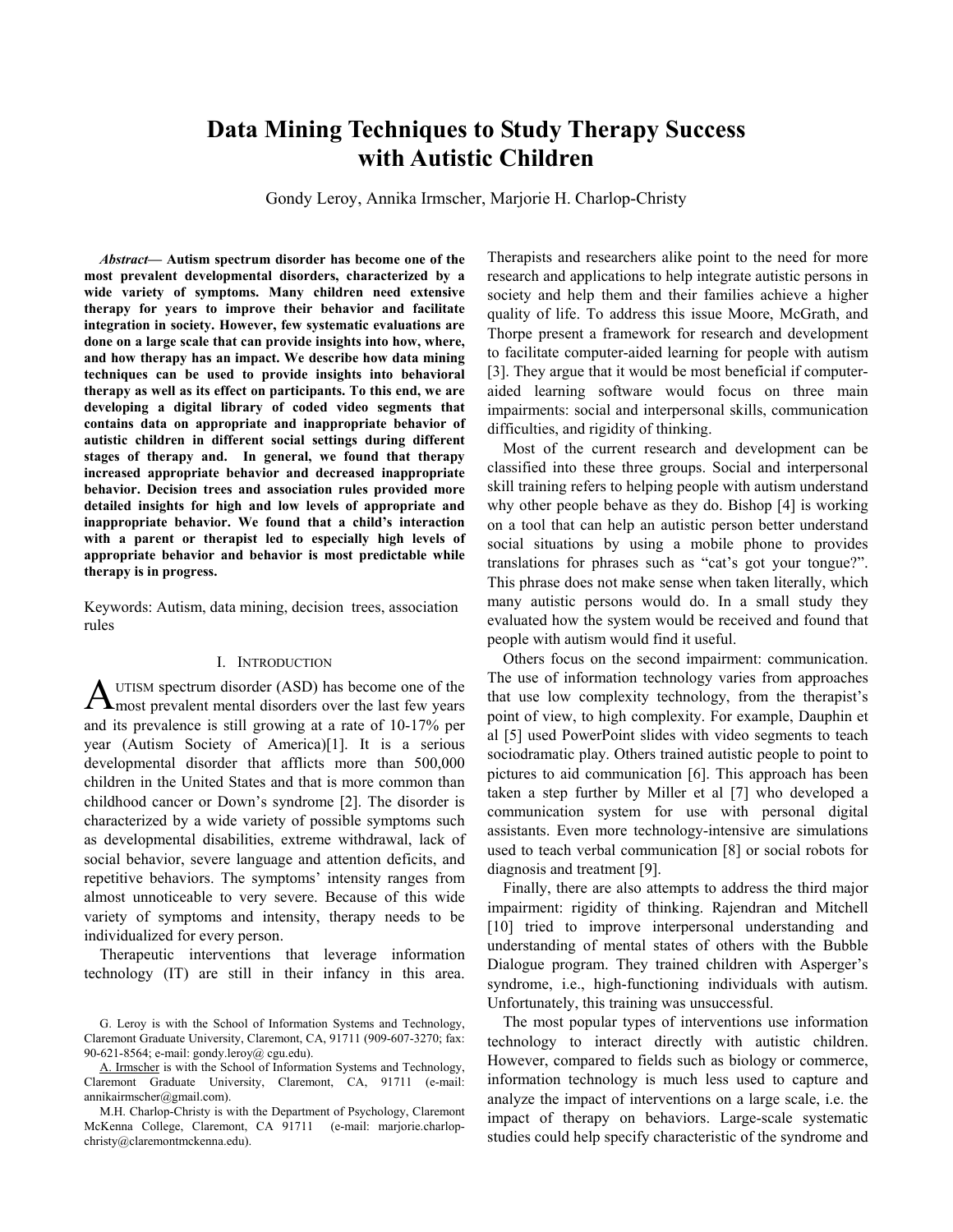explain the wide variety of characteristics; it could also help provide profiles for autistic children and the therapies that are most suitable for them. To our knowledge, few researchers have used advanced data mining approach to study systematic differences, or the lack thereof, in therapy outcome for autistic children.

## II. DATA MINING FOR THERAPY DATA

#### *A. Problem Description*

Most of the current research that leverages information technology focuses specifically on the use of IT to train autistic children or to improve communication with them. This research is of tremendous value to caregivers and autistic children to improve their quality of life. However, it focuses on children already assigned to a particular therapy.

Additional research is needed in to find the cause and optimal matching of children to therapies. Data mining is optimal for this. Two approaches are possible. The first is the use of data mining to find biological associations, such as specific genes related to autism [11]. This type of data mining research is similar to data mining in molecular biology and genetics. It can help fine-tune diagnosing and find underlying causes for drug related treatments. However, a third approach, mining the actual behaviors, may provide more specific insights into when specific therapies work, which behavioral profiles exist, and how these two factors may interact. It may also help fine-tune the autism diagnosis. Later, these should be combined.

Our work focuses on the use of technology to study the effects of behavioral therapy. Data mining techniques can be used on behavioral therapy data from two perspectives: to find what is characteristic for a one or a group of children (behavioral profile) and to discover what is characteristic for a specific therapy approach (therapy profile). Ideally, the two will be combined. Sherer and Schreibman [12] followed the first approach (behavioral profile) and developed profiles of responders and non-responders based on average frequencies of specific behaviors, such as toy play. We will use data mining techniques to examine how behavior changes for a group of children receiving a specific therapy (therapy profile). Our goal is to shed light on the effect that therapy has appropriate and inappropriate behavior observed in autistic children.

# *B. Data Mining Techniques*

Data mining techniques can be grouped into several categories depending on the goal of the application (description, classification/prediction, or optimization) or the paradigms used (connectionist, evolutionary, symbolic). Not all approaches are suitable for our problem since it is our goal is to provide insights on the effect of therapy. Both therapists and other caregivers should be able to interpret the results. The goal is not to predict on-the-fly when a child will behave appropriately or not. Instead, our goal is to prove human-understandable knowledge. This eliminates the

use of black box approaches, such as a feedforward backpropagation network. In addition, datasets are small because they require correctly hand-coded video segments, a labor-intense and time-consuming process. We limit ourselves therefore to symbolic machine learning, which results in clear, human understandable output. In particular, we selected decision trees and association rules as our approach.

We focused on the increase of appropriate behavior and the decrease of inappropriate behavior by the autistic children in different conditions. Two general data mining characteristics can contribute to better insight in the therapy's effect. The first characteristic is the actual picture provided. For example, if we present a set of rules of conditions that lead to mostly inappropriate behavior, therapist get more detailed information, which may lead to additional focus and caregivers may get a better idea of when to expect inappropriate behavior. Moreover, comparing such rules over different stages during therapy is informative. The second characteristic is the accuracy of the prediction. It does not only tell the quality of the prediction, but increased accuracy with ongoing therapy indicates that the children's behavior becomes more regular.

We chose to use both decision trees and association rules because the provide human-understandable output and because they provide easy to understand accuracy measures for therapists.

Decision trees contain a set of rules that are hierarchically combined. The rules are used to categorize data elements into pre-specified groups. The rules consist of a combination of attributes that lead to a specific outcome. When a tree has been learned, the final decision tree can be rewritten as a set of conditional rules [13]. We selected ID3, originally developed by Quinlan [14, 15] as our approach. ID3 is a greedy algorithm that chooses attributes to become part of a decision tree depending on how well they reduce uncertainty (entropy reduction) of labeling an instance with a particular class value. At each node in the tree, remaining attributes are tested to find the one that reduced uncertainty the most. This attribute is used to continue growing the decision tree. By dividing the dataset into training an testing sets, the accuracy of a tree can be measured.

Association rule mining [16] can also provide understandable predictions of outcome. The goal of association rule mining is to discover if-then rules that describe associated data points. However, different measures are used to evaluate the rules: support and confidence. The support of a rule is the strength of the rule compared to all other discovered rules (how often does it apply in the dataset). The confidence of a rule is a measure of certainty that the right hand side element of the rule is associated with the left hand side (how accurate is the rule).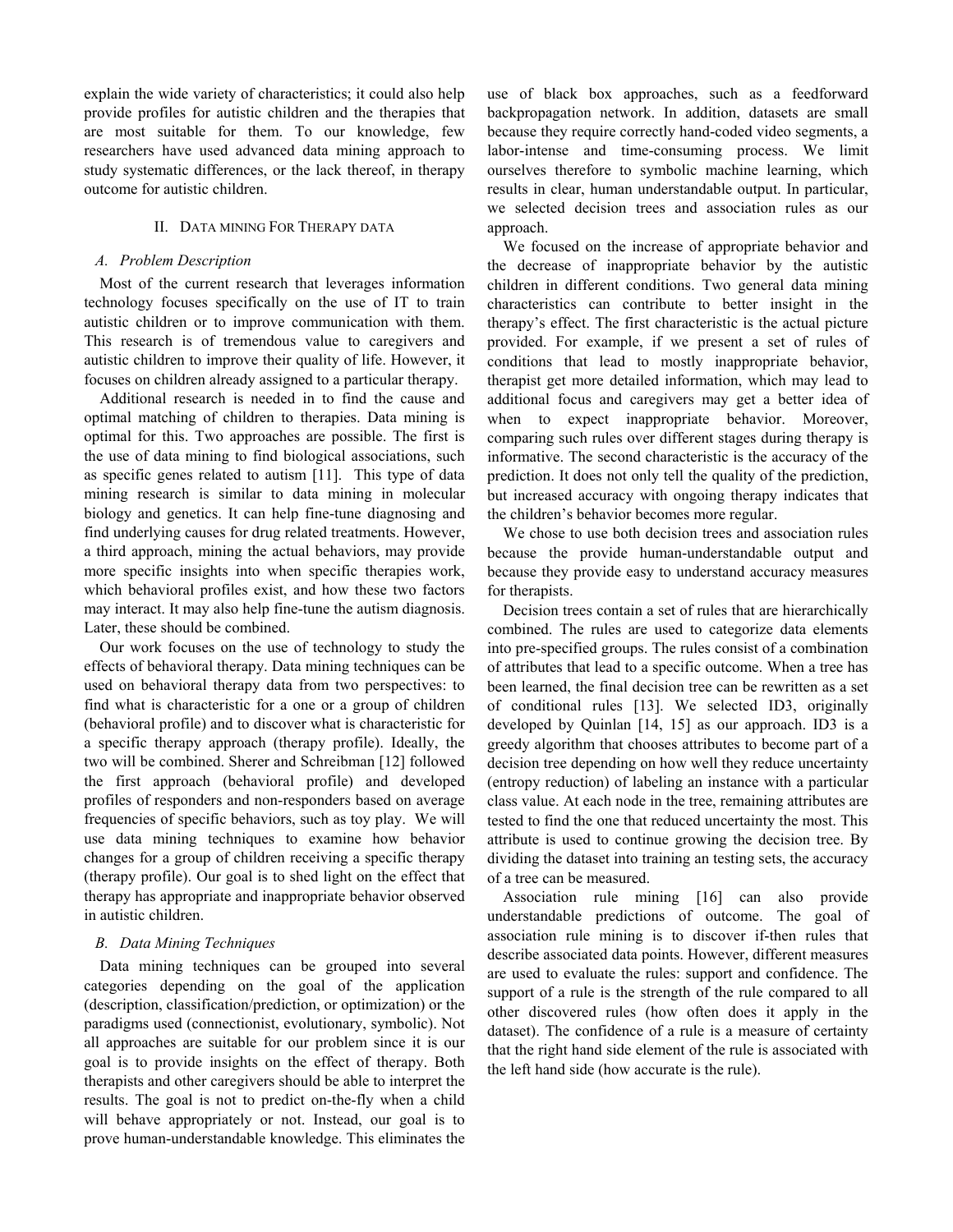#### III. PREDICTING AUTISTIC BEHAVIOR

# *A. Data Set*

The Claremont Autism Center provides behavioral treatment to children diagnosed with ASD. This is done through direct treatment of the children and through training of their parents. The therapy focuses on development of appropriate behaviors and the elimination of inappropriate behaviors.

To evaluate the effectiveness of therapy as well as for research purposes, the Center maintains a library of video recordings of all children in different social settings, during different stages of therapy and. All data is collected with parental consent. Children are videotaped before therapy to provide a baseline, during their therapy, and after finishing therapy. There are four different conditions where sessions are videotaped. The child can be 1) on his or her own in the playroom or can be accompanied by 2) a parent, 3) a therapist, or 4) a stranger (a person working at the Center whom the child does not know). When someone accompanies the child, this person can either leave the child alone or engage him or her interactively. Therapists are not present before treatment has started. Table 1 provides an overview of the conditions and treatment stages.

The development of this digital library of behavioral data has started recently. For each condition, several sessions were videotaped. Each such session is evaluated by two therapists for the presence of eight behaviors. All therapists are trained in advance to achieve sufficient co-rater reliability. The individual sessions are randomized to avoid bias as much as possible and the raters do not have knowledge of the therapy stage they are watching. The raters count the presence of eight specific behaviors as they appear in each setting. There are four appropriate (or desired) behaviors: social behavior, appropriate play, appropriate speech, and compliance. There are four inappropriate (or unwanted) behaviors: non-compliance, inappropriate speech, self-stimulation, and disruptive behavior. These individual behaviors are tallied.

Therapists and parents can clearly see that appropriate behaviors increase and inappropriate behaviors decrease as a result of therapy. However, until now, few other details were available. Our goal here is not only to provide general overview data (e.g., how much appropriate behavior occurs), but also to evaluate the conditions in which this occurs and with what kind of regularity. Although there exists a wide variety of individual differences that make it difficult to generalize, our goal is to find trends in behavior or interesting regularities not previously known. This will help fine-tune therapy, e.g., answer questions such as where can improvements be made or when is therapy currently most effective. It will also be beneficial for parents, to help them evaluate what they get out of therapy and see how their child compares against general expectations.

For each video session, therapists record the presence of

each of the four appropriate and four inappropriate behaviors. This is recorded as a present (1) or not present (0) value per 10-second interval. There is no more detailed count per such interval. For example, if a child displays noncompliance twice during the 10-second interval, this is only recorded once as "present." All information is captured during video playbacks. Personal, identifying information is removed from the data before it is transferred to a centralized database.

#### *B. Preprocessing*

Data mining requires substantial preprocessing of data. This was especially the case for the behavioral therapy data. Autistic children present very different profiles. To make the data comparable between children, all data needs to be normalized.

For the work presented here, we combined the data of 8 children. The number of data elements per child differs since coding of the therapy sessions is ongoing. Although behaviors differ enormously between children, we decided to combine their data for two reasons. The first reason is theoretical: we want to be able to generalize findings for all children with ASD for this therapy if at all possible. The second reason is practical: by combining data, we increase the number of data points, which makes data mining possible.

To prepare the data, we needed to preprocess the counts to make them comparable between children. First, we combined the behavior counts per one-minute intervals for each child. This provides us with a total count of occurrences per minute instead of only the presence/absence per 10-second interval. Table 1 provides an overview of the total number of video minutes (almost 9 hours) coded and integrated in the central database for the different conditions and stages of therapy.

TABLE I AVAILABLE VIDEO MINUTES PER EXPERIMENTAL CONDITION

|                        |            | <b>Treatment Stage</b> |            |      |
|------------------------|------------|------------------------|------------|------|
| <b>Exp. Conditions</b> |            | Pre                    | In-Process | Post |
| Alone                  |            | 35                     | 30         | 20   |
| Therapist              | Non-Inter. |                        | 40         | 15   |
|                        | Inter.     |                        | 40         | 20   |
| Parent                 | Non-Inter. | 40                     | 40         | 20   |
|                        | Inter.     | 35                     | 35         | 20   |
| Stranger               | Non-Inter. | 35                     | 35         | 20   |
|                        | Inter.     | 30                     | 35         | 15   |
|                        | TOTAL:     | 175                    | 225        | 130  |

During the second preprocessing step, we combined the counts of the different types of appropriate and inappropriate behavior. For example, if a child displayed appropriate speech 3 times in a minute and compliance 2 times in that minute, this score would be combined into 5 counts of appropriate behavior. This provides us with overview data of the children's behavior for the different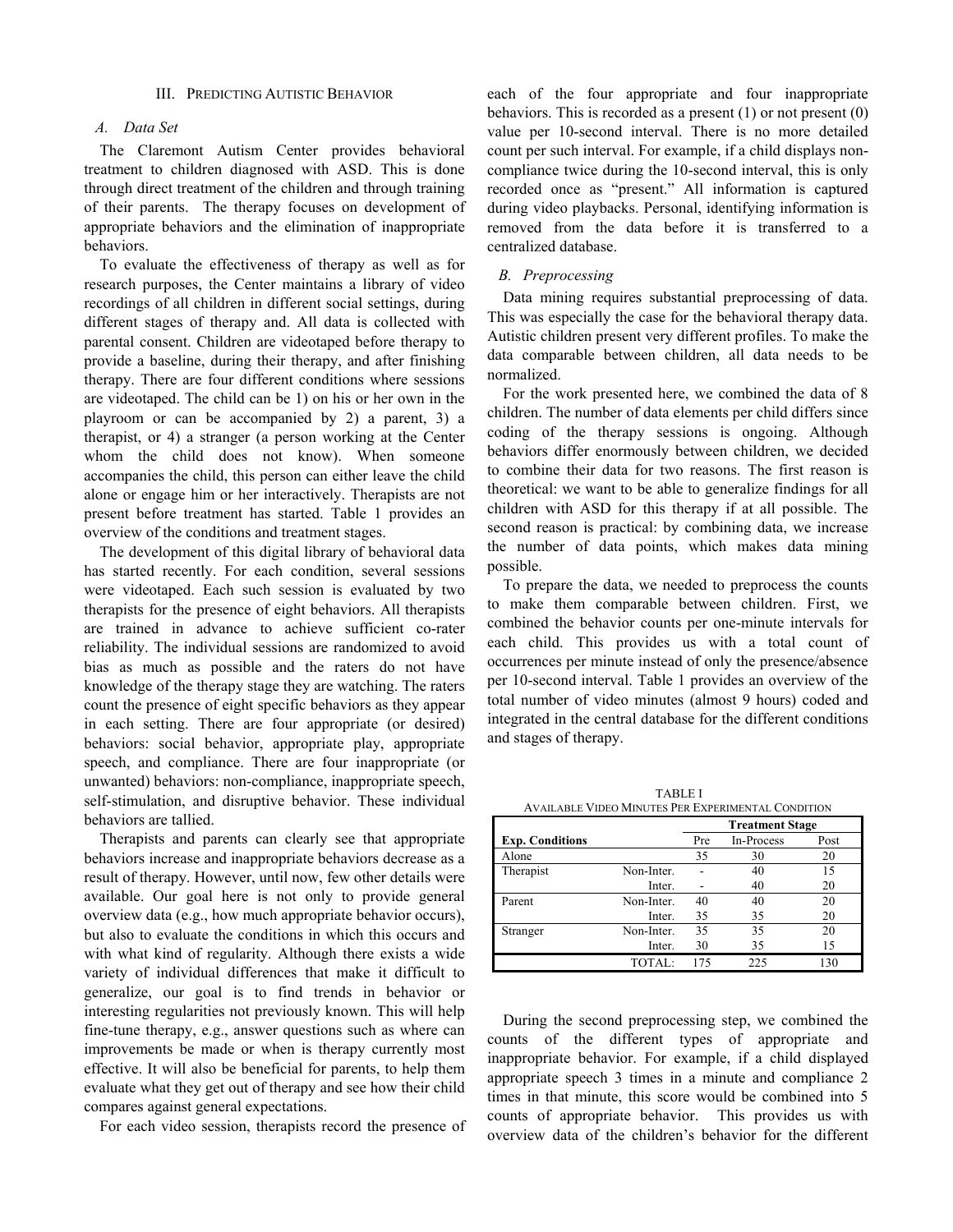conditions. Later, we will look at the eight behaviors individually.

To make the data comparable between children, we normalized the counts. For each child we looked up the maximum number of appropriate or inappropriate behaviors. Then, each count for that child was divided by this maximum number, resulting in scores for appropriate and inappropriate behavior between 0 and 1. For example, if a child displayed appropriate behavior at most 10 times in any one-minute interval, then each count of appropriate behavior per 1-minute interval was divided by 10. We then labeled each score as either a high or low level of (in)appropriate behavior. A low score was given to normalized scores below the average of normalized (in)appropriate behavior for that child. This label can be thought of as an indication of when a child displayed more or less (in)appropriate behavior than it did on average.

# *C. General Results*

We first looked at the different levels of (in)appropriate behavior during the different treatment stages. Figure 1 provides an overview of how the proportion of behavior type changes. Before treatment started (PRE), 28% of all recorded behaviors were inappropriate. However, during therapy (IN PROCESS), only 9% of all recorded behavior was inappropriate. After therapy (POST), only 10% of the behavior was inappropriate.



Fig. 1. Overview of the Effect of Therapy on Appropriate and Inappropriate Behavior

#### *D. Decision Trees - Results*

The children's improved behavior was not a surprise. The therapists as well as the children's parents witnessed these differences. However few, if any, studies have looked at such behavioral data in detail. We used ID3 to build the decision trees and the Weka open source packet [17]. To evaluate the accuracy of the tree, we used 10-fold crossvalidation. Our data contains two main attributes:

interaction/noninteraction and the person accompanying the child.

## *1) Predicting Appropriate versus Inappropriate Behavior*

A first set of analyses focused on predicting if either appropriate of inappropriate behavior would occur in each of the different settings. Even though we normalized all data and could combine the data for the eight children, no good decision tree could be found. This was probably due to the large variances of this small dataset. Such large differences between children are typical for ASD.

# *2) Predicting High versus Low Levels of Appropriate or Inappropriate Behavior*

For a second set of analyses, we focused on the prediction of high or low appropriate behavior or inappropriate behavior in different conditions. The tree itself can tell us when we can expect low and high levels of (in)appropriate behavior during different stages of therapy. We also provide a baseline evaluation where the most common label is assigned to all conditions. This baseline allows us to evaluate ID3's performance. Table 2 provides an overview of the results. In the baseline condition, we assigned the most common label (high appropriate behavior) to all instances and evaluate that the outcome.

| <b>TABLE II</b>                          |  |  |  |  |  |
|------------------------------------------|--|--|--|--|--|
| <b>DECISION TREE PREDICTION ACCURACY</b> |  |  |  |  |  |

| % Accuracy             | <b>Treatment Stage</b> |            |      |  |
|------------------------|------------------------|------------|------|--|
|                        | Pre                    | In-Process | Post |  |
| Appropriate Behavior   |                        |            |      |  |
| Baseline               | 52                     | 55         | 58   |  |
| ID3                    | 69                     | 76         | 59   |  |
| Inappropriate Behavior |                        |            |      |  |
| Baseline               | 60                     | 69         | 83   |  |
| ID3                    | 60                     | 69         |      |  |

#### *a) Levels of Appropriate Behavior*

For appropriate behavior, the decision tree could predict pre-treatment with 69% accuracy when high or low levels of appropriate behavior would occur. The prediction accuracy increased during treatment (76%) but decreased again after treatment. Post treatment appropriate behavior cannot be predicted better with the decision tree than the majority prediction. However, this is not a negative finding from the therapist's perspective, since it is mostly appropriate behavior (see Figure 1).

There is little variance among the trees when comparing the different stages during treatment. Figure 2 shows decision trees for appropriate behavior. Only those nodes that lead to a prediction are displayed. For example, a decision rule based on the treatment IN-PROCESS tree would be that *if there is interaction with the child and the person interacting is the parent, then appropriate behavior*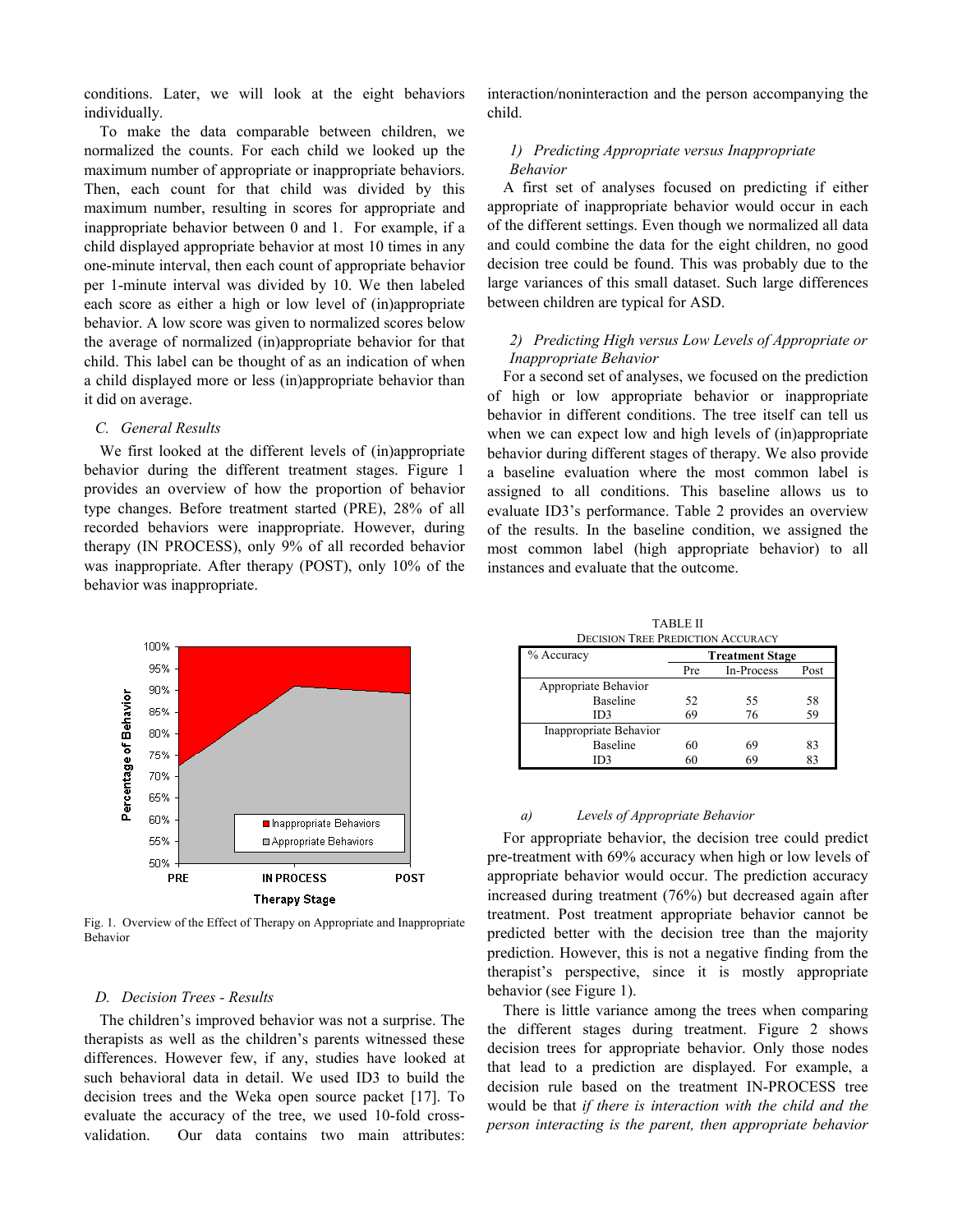*is high*. The accuracy is higher for rules from the IN-PROCESS tree, but the tree is almost identical to the PREtreatment tree. The POST treatment tree is different from the other two and displays the person accompanying the child as the first, most important characteristic (ID3 is a greedy algorithm).



Fig. 2: Decision Trees for Appropriate Behavior Before (Pre), During (In-Process), and after (Post) Therapy.

#### *b) Levels of Inappropriate Behavior*

We performed a similar analysis for the different levels of inappropriate behavior. However, in this case building a decision tree or simply predicting low inappropriate behavior (baseline) gives the same accuracy in each condition as can be seen in Table 2.

#### *E. Association Rules - Results*

Since the decision trees only provide accurate pictures for two conditions, we had another look at the datasets using association rule mining. For each condition, we considered interesting only those rules where support was minimally 10%, where confidence was at least 90%, and when high or low levels of behavior where predicted. We decided to continue the evaluation of high and low levels of appropriate

and inappropriate behavior so we could confirm and finetune results found with decision trees.

# *a) Levels of Appropriate Behavior*

We did not find rules with minimal support and confidence (as described above) for the PRE or POST treatment dataset. However, in the IN-PROCESS dataset, we found three rules that met our minimal requirements:

If Parent & Interactive then high appropriate behavior  $(Confidence = 0.97)$ 

If Alone then low appropriate behavior  $(Confidence = 0.97)$ 

If Therapist & Interactive then high appropriate behavior  $(Confidence = 0.95)$ 

These three rules confirm parts of the information found with the decision trees.

#### *b) Levels Inappropriate Behavior*

Although decision trees could not shed light on inappropriate behavior, association rule mining found two interesting rules for POST treatment inappropriate behavior:

 If Alone then low inappropriate behavior  $(Confidence = 0.9)$ 

If Stranger & Non-Interactive then low inappropriate behavior

 $(Confidence = 0.9)$ 

No regularities leading to interesting rules could be found in PRE and IN PROCESS conditions.

# IV. DISCUSSION

In general, behavior improved during therapy and this change was sustained after treatment. The behavior by autistic children can be very irregular, which was reflected in few classification rules being found. However, behavior was more systematic during treatment. Both decision trees for different levels of appropriate behavior before and during treatment are fairly accurate. From these decision trees, it seems that interacting with the child is a strong force in bringing out good behavior. The post treatment decision tree was based on the smallest data set and this may have caused the lack of predictive power. The rules found with association rule mining confirm the strongest results for predicted levels of appropriate behavior and add details for predicted levels of inappropriate behavior. Being alone brings low levels of appropriate behavior but also low levels of inappropriate behavior. In addition, we found that when a stranger is present who does not interact with the child,